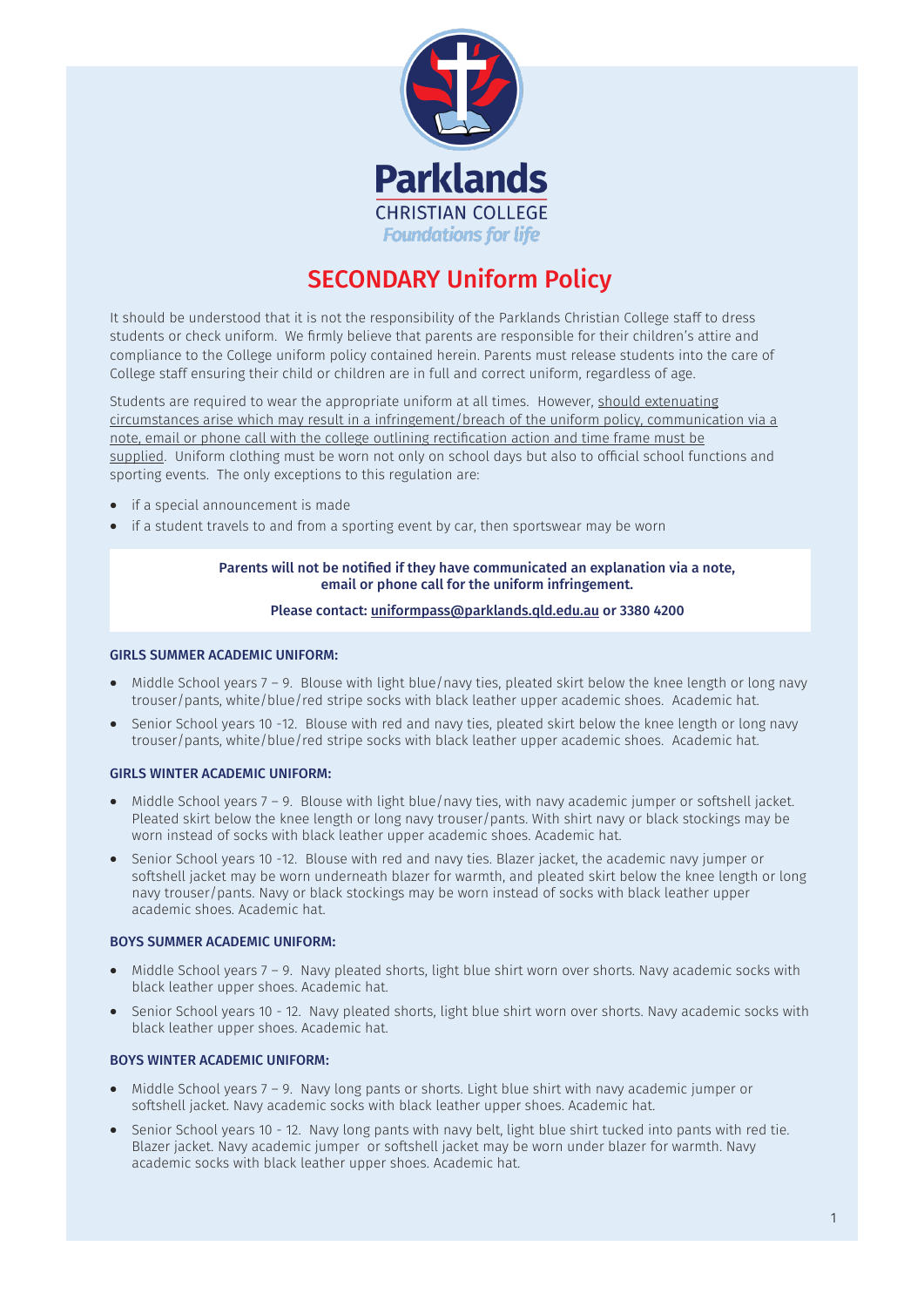

## ACADEMIC SHOES:

- Academic shoes are to be black academic, upper leather.
- Open top shoes are not permitted.
- Leather upper shoes should not be suede and have black laces.
- Suede, skate shoes, Dunlop Volleys, Converse, Vans, casual footwear and alike are not sufficient.

## SPORT SHOES:

- Sports shoes are to be upper leather, *cross trainers or futsal shoes*, which provide support during active play. They can be any colour.
- Suede, skate shoes, Dunlop Volleys, Converse, Vans, casual footwear and alike are not sufficient.
- There should be **no or minimal mesh** sections on sports shoes.

## Sport Specific Shoes

• Subject specific shoes such as track, basketball or soccer shoes are permitted for use only after permission is granted by the sports department. Permission must be sought in writing by parents from Mr Josh Leembruggen, email: jleembruggen@parklands.qld.edu.au. The wearing of these shoes is limited to use during the specific practical lesson only.

Important Safety requirement for Sport Shoes: Due to college safety requirements any student who does not have upper-leather sport shoes is require to wear their academic shoes with their sport uniform for all classes*. Your child can change into their inappropriate sport shoes ONLY for practical sport lessons until they can be adequately replaced.* 

## GROOMING

Clothes must be kept clean and pressed; shoes should be polished and academic and sporting hats must be kept in shape. All items can and must be purchased at the college uniform shop with the exception of the academic and sports shoes and navy belt.

Haircuts must be neat, tidy and conservative: extreme styles will not be tolerated.

## GIRLS

- Longer than the shoulders must be completely secured back
- Shorter than the shoulders must be secured off the face
- Fringes are to be above the brow line.
- Alternate colours and extreme styles are not permitted
- Subtle streaks may be permitted that blend in with the natural hair colour

#### **BOYS**

- hair must be off the brow line, ears and collar and of a natural appearance or colour.
- Fringes are to be above the brow line.
- Cut to a minimum blade of 2.
- Alternate colours and extreme styles are not permitted
- Subtle streaks may be permitted that blend in with the natural hair colour
- Senior students are required to attend school clean shaven

## **JEWELLERY**

- Girls may wear only one plain gold or silver stud (round or square ONLY) or sleeper in the lower lobe of each ear.
- Small pearl or gem stone studs (round or square ONLY) are permitted.
- Students may wear a wrist watch where the wrist band does not exceed the width of the watch face.
- No jewellery other than approved badges is permitted.

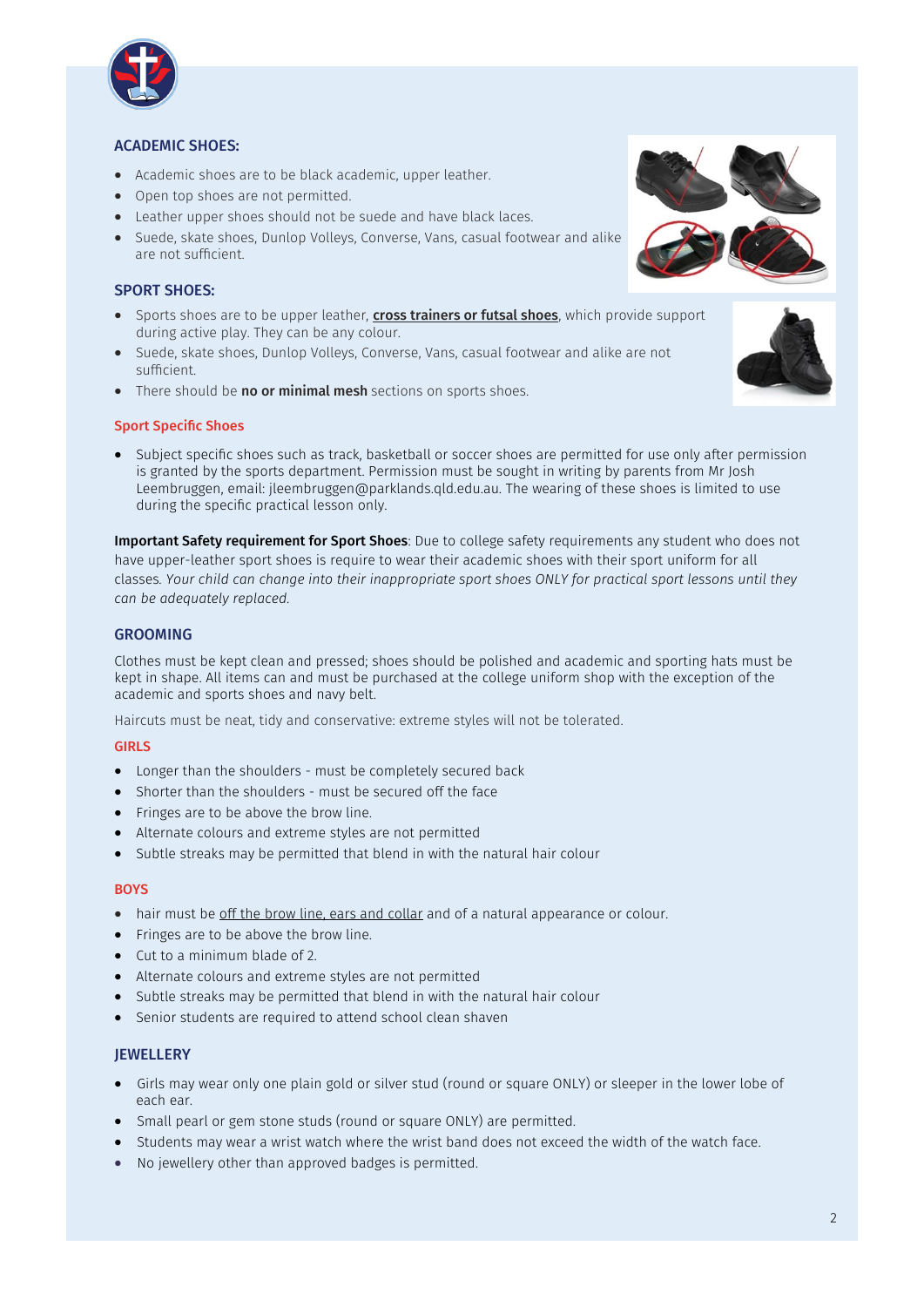

## NON-UNIFORM ACCESSORIES

- Tattoos and other foreign body markings are not permitted.
- Nail polish and make-up are not permitted.
- Nail extensions of no more than three millimetres (3mm) permitted and of clear or French tip appearance.
- No visible facial piercings are permitted. Students with these piercings must use clear plastic studs.

#### BAGS

- Academic bag with PCC logo: all students P-12
- Excursion bag with PCC logo: all students Year 7- year 12.
- Sports bag with PCC logo: optional for P-12. Sport style bag is designed to be used for sport equipment or construction materials. It may be used instead of PCC backpack for secondary, but all students must own a PCC backpack.

#### LABELLING

- All uniform items must be labelled in multiple locations.
- It is advisable to use a range of different labelling methods.
- Labelling should not be visible from the outside of the garment or hat.

## SUN SAFETY

*In response to current medical advice, Parklands Christian College encourages students to remain out of the direct sun when and wherever possible. When activities must take place outdoors we will encourage our students to protect themselves from the harmful UV sunrays in the following ways:*

#### Hats

- Students must wear their PCC sports cap or bucket hat when participating in outside sport and other outdoor activities. *No hat means no play.*
- Students should keep their sports cap or bucket hat in their bags so it can be accessed when playing sport in academic uniform.
- The broad brimmed academic hats are to be kept in a neat and rigid shape and worn with academic uniform.

## Sunglasses

• Students are allowed to wear sunglasses to protect their eyes from harmful UV radiation while participating in outdoor activities (when safe and appropriate to do so.) Fashion sunglasses with minimal UV rating are not permitted.

#### Sunscreen

• Students should ensure that they have adequate supplies of maximum protection sunscreen for school activities that occur outdoors. This is particularly important in situations where the nature of the activity (fast running, swimming and similar activities) may prevent the practical wearing of a hat. In addition, the Physical Education Specialist has sunscreen available.

#### **Sports Skins** (Compression clothing)

• Sports skins - shorts and shirts are permitted in navy blue or black in conjunction with sports uniform only.